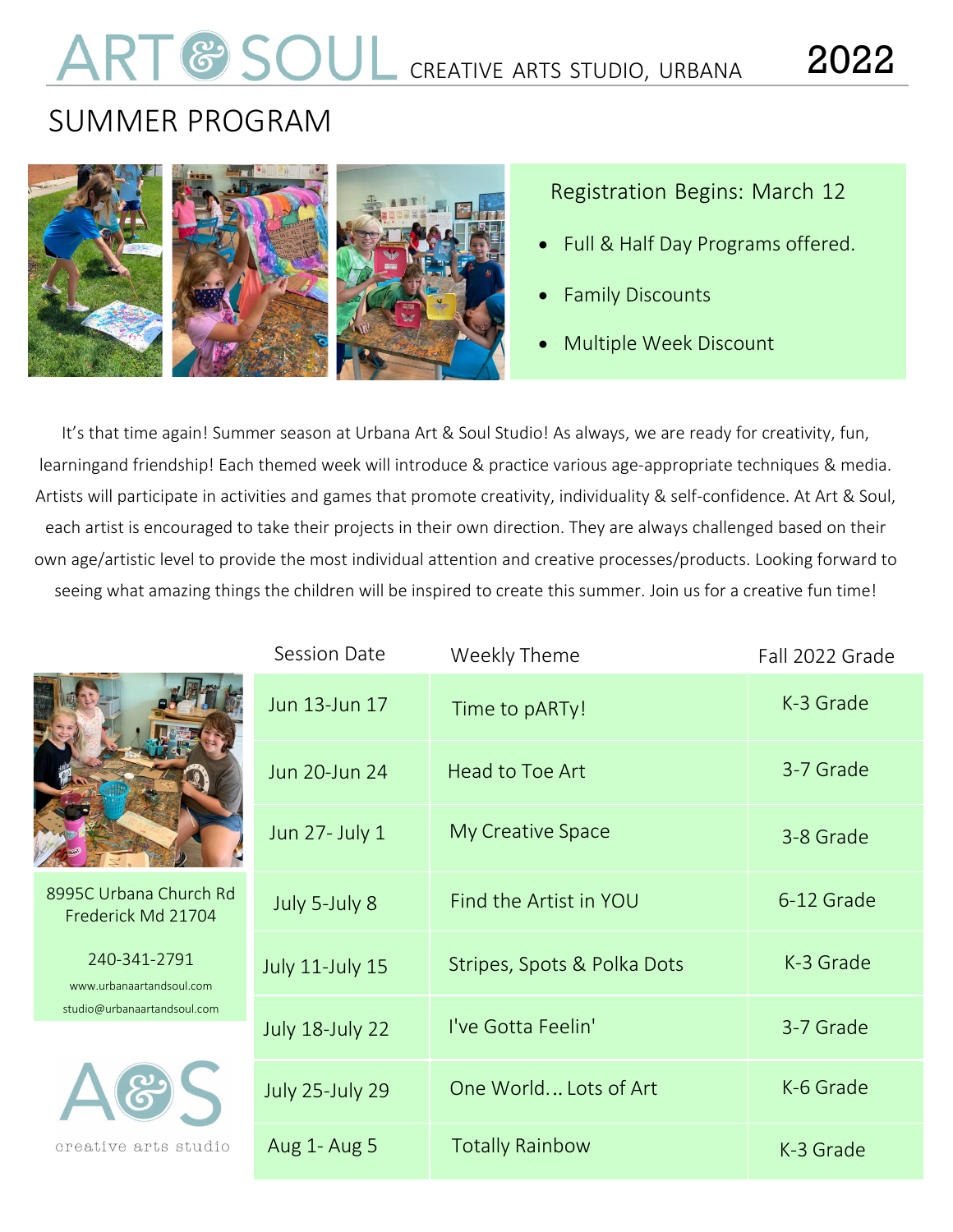# Theme Descriptions

Weeks will be both mixed age & specific age. We will be doing an "Art Buddy" system with the kids to provide extra support & promote/build confidence/self-esteem. There will be daily breaks, outdoor time & ageappropriate games for all weeks. All weeks will use an assortment of materials & techniques for art-making.

Time to pARTy K-3 Grade (M-F) 6/13

What better way to start off the summer than with an artistic celebration. This week will be packed full of fun, color & surprises. How many types of parties can you think of? We will create art inspired by tea parties, birthday parties, fiestas & the list goes on! Painting, sculptures, drawing, balloons & more.

### Find the Artist in YOU

6-12 Grade (T-F) 7/5

This week is all about exploring YOU as an artist. What moves you? What makes you cringe? Who inspires you? We will look at styles & techniques of other artists & adapt them to our own take on the idea. We will find what style of art speaks to you, what media you enjoy most, and try some styles & media that may push you out of our comfort zone. But this week is all about you growing! As a person & an artist.

\*Hours for this week are 10am-3pm full day option only. Cost is the same due to increase in supplies.



# Head to Toe Art

3-7 Grade (M-F) 6/20

Learn to draw humans (and other creatures) from head to toe! We will take a close look & study how to draw proportions & show depth with shading. We will take the intimidation of drawing humans away by offering new techniques, skills & approaches. We will not only draw, but paint & sculpt. We will explore how different artists depict human figures & how styles can impact the end result.

## Stripes, Spots & Polka-dots

K-3 Grade (M-F) 7/11

Art can be found all around us. Even on our fuzzy, furry, slimy, striped, spotted and polka-dotted friends! Where else can you find these fun patterns? You will find out this week! Come join us to make awesome art covered in patterns. It will be a busy week for our artists & our artworks.

#### One World...Lots of Art

K-6 Grade (M-F) 7/25

We live on one planet but around the world, from culture-to-culture art varies drastically by style, media & interpretation. However, art is an universal language that can connect us all. It knows no boundaries & can be shared by all. Join us on an adventure around the world to explore art from other cultures. Try new technique & styles influenced by our discoveries.

My Creative Space

3-8 Grade (M-F) 6/27

Calling all future designers! We are letting you take the lead design position @ A&S. Each artist will create a design book, learn about color, pattern, design, texture & textiles. We will look at design styles & apply our ideas to a wooden dollhouse. Each artist will receive a simple dollhouse as their blank canvas. They will create a plan & execute it in their design house.

\* Hours for this week are 10 am-3pm full day option only. \* Cost is the same due to increase in supplies.

# I've Gotta Feelin'

3-7 Grade (M-F) 7/18

Woo...hoo...That this week's going to be a good week! Anyone else? This week is all about feelings that we feel emotionally & textures we feel with our hands! We will let this play on words guide us through art projects this week as we create some pretty cool works of art. As always, we will use a variety of media, techniques & styles to make one-of-a-kind pieces.

#### Totally Rainbow

K-3 Grade (M-F) 8/1

This week is going down exactly how it is titled. All things RAINBOW. Bright bold colors of the spectrum will be the stars of this week. We will use LOTS of color in everything we do. Rainbow fish, landscapes, abstract colors & more!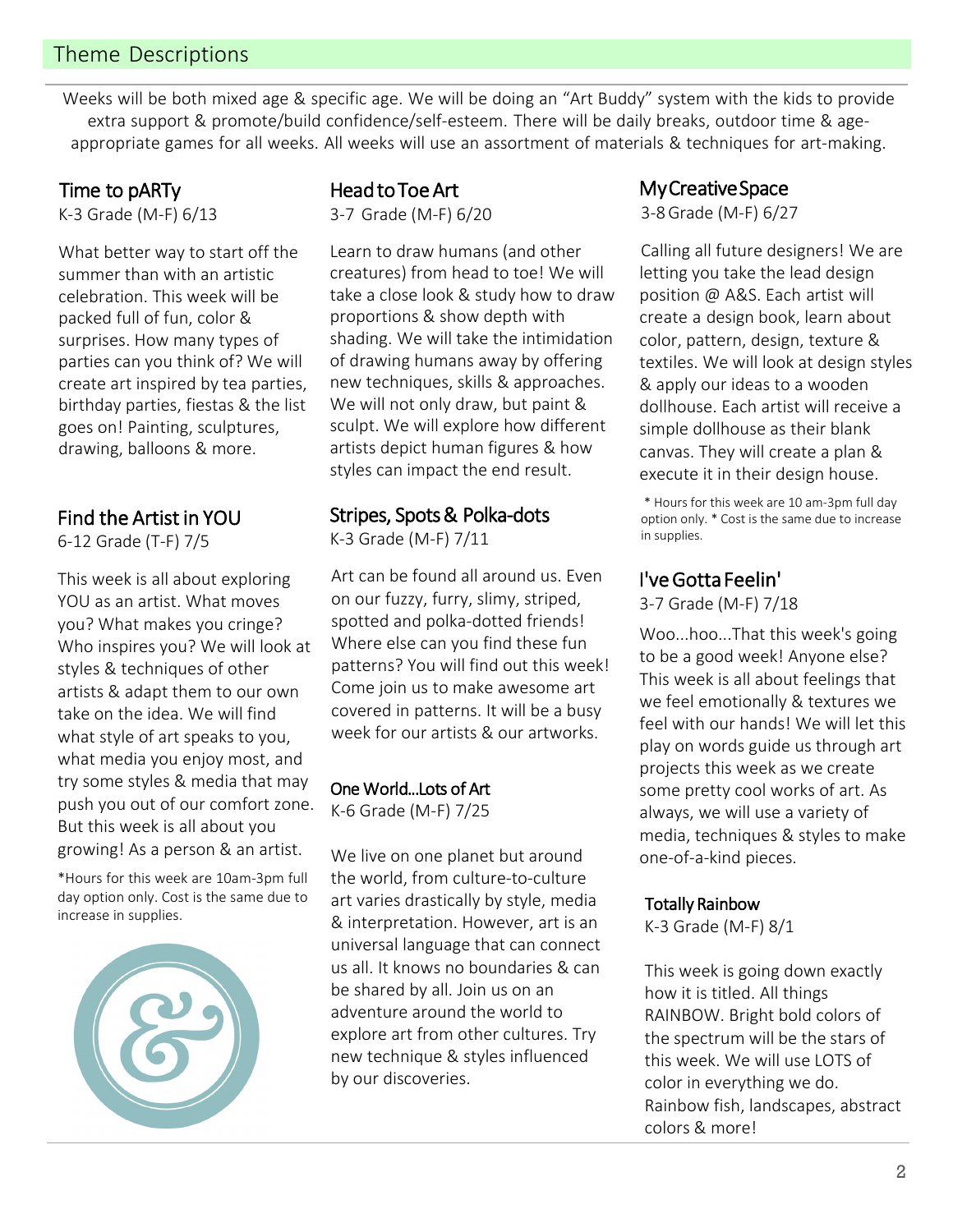#### 2022 General Policies, Information & Procedures

Here's to another great summer of creativity, learning and fun at A&S Studio. Please review summer policies and procedures to help the studio run smoothly & safely. Thank you in advance.

#### General Information:

You may register your child(ren) for as many weeks as you wish. You have the option of attending full- day or half-day workshops based on your wants and needs. Half-day artists may choose from AM or PM workshop sessions. All sessions are filled on a first come, first serve basis.

- Full-days are from 9am-3:30pm (lunchtime included).
- Half-day AM sessions will begin at 9am and end at 12:00pm.
- Half-day PM sessions will begin at 12:30 and end at 3:30pm.
- All half-day artists have the option to add the extra  $\frac{1}{2}$  hour of lunchtime (12-12:30).
- Find the Artist in YOU & Creative Design are only full-day 10-3pm (lunchtime included).

Projects are open-ended & your artist will be challenged independently & able to work to their highest level always. Project extensions & adaptations are always offered to accommodate all artists & ability levels. We will be setting up studio buddies again this year in the mixed age groups to support young artists & promote selfesteem in older artists.

Please make sure your emergency contact/cell phone #s & allergy info are always up to date. Notify us if anything changes. If someone different is picking your child up, please notify the instructor at drop off.

If you need to contact us during art time, please call us at 240-341-2791. We will have someone in the creative boutique each day able to take calls. Instructors will be able to return non-emergency phone calls the end of each day if needed. You can also email us anytime.

Art & Soul sessions are "drop off" due to limited studio space & mainly distractions. There are lots of walking trails, 2 Urbana Parks, Restaurants, Starbucks & Urbana Library nearby. We are less than 10 minutes from Target/Bed Bath & Beyond/Home Depot & more. We are welcoming parents in the studio for drop off & pick up time. You are also welcome to shop in the boutique anytime:) Boutique opens at 11am daily.

Cell phones are permitted in studio. Art & Soul is not responsible for any lost, stolen or damage to cell phones. Please do not allow your child to bring any personal art materials or toys to class.

#### Lunch/Snack

Art & Soul is a NUT FREE facility due to numerous allergies. Please take the time to check your child's lunch and snack to make sure it does not contain any nut allergens.

There will be a supervised lunchtime from 12:00-12:30 included for full-day artists. Please pack a bagged lunch.

Half-day artists have the option to add ½ hour lunchtime for the week (\$20) or "drop in" on select days (\$5/day). You may add this time, at any time, during the week. Just let the instructor know at drop off- no need to plan ahead.

All artists (half-day & full-day) are to pack a snack each day for break-time (10:30am & 2pm). Artists are welcomed to keep water bottles on tables.